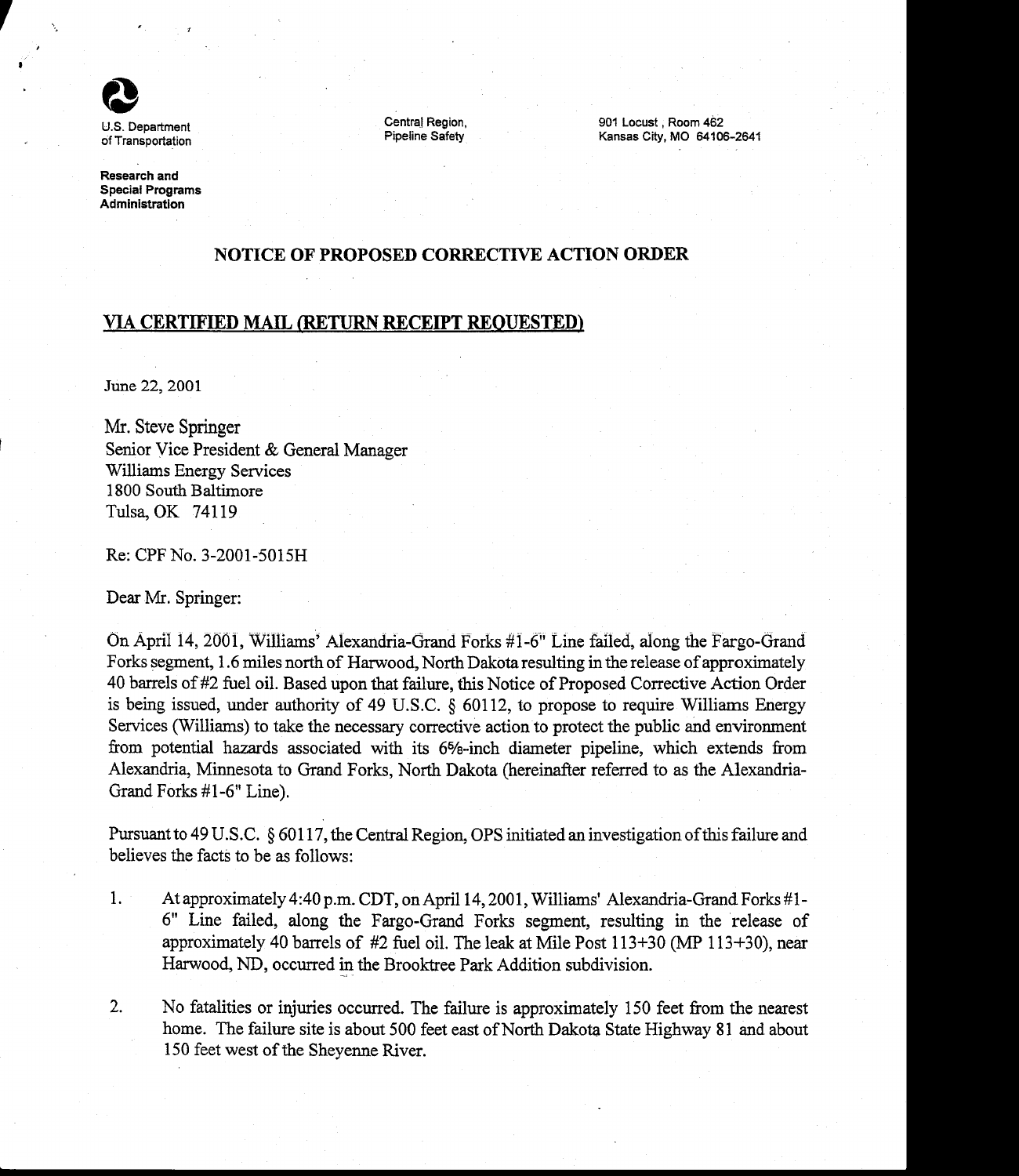- $3.$ The Alexandria-Grand Forks #1-6" Line is routed through predominantly rural areas of Minnesota and North Dakota, passing within 1-2 miles of numerous smail cornmunities along the route as well as crossing numerous public roadways, rivers, and streams. The pipeline also passes through residential areas of Fargo and Grand Forks, ND and crosses the Red River.
- 4. The Alexandria-Grand Forks #1-6" Line originates at Alexandria, MN running northwest into Fargo, ND where it shifts in a northerly direction passing through the Brooktree Park Addition subdivision to Grand Forks, ND.
- The pipeline is owned by Williams Pipe Line Company and operated by Wiiliaras Energy Services. 5.
- The Alexandria-Grand Forks #1-6" Line fiansports gasoline, diesel, fuel oil and jet fuel. 6.
- The Alexandria-Grand Forks  $#1$ -6" Line was installed in 1946 and is constructed of 6 $%$ -inch x 0.188-inch w.t., Grade B, low frequency, ERW(electrical-resistance welded) pipe manufactured by Republic Steel. The protective coating is coal tar. 7.
- 8. The April 14, 2001 failure appears to be identical to the Alexandria-Grand Forks  $#1$ -6" Line failure that occurred on June 12, 1987, in the Brooktree Park subdivision along the Fargo-Grand Forks segment.
- On June 12, 1987, a failure occurred at MP 113 on the Alexandria-Grand Forks #1-6"Line resulting in the release of 200 to 300 gallons of #2 fuel oil. The failure was attributed to a defect left in the longitudinal seam resulting from the low frequency electric-resistance welding (ERW) process used in the manufacturing of the pipe. This failure was located about 300 feet south of the April 14,2001 failure 9.
- OPS issued Hazardous Facility Order (CPF No. 3 548-H) on July 7 , 1987 requiring Williams to hydrostatically pressure test the Alexandria-Grand Forks #1-6" Line. This test was completed in October 1987. Five (5) failures occurred during the testing of the line segment from Alexandria, MN to Fargo, ND. Metallurgical analysis of the failures indicated the failures were the result of defects left in the longitudinal seam by the low frequency electricresistance welding process. No test failures occurred in the line segment from Fargo, ND to Grand Forks, ND. 10.
- CPF No. 3548-H also required Williams to pressure test all of the low-frequency ERW pipe in all of the pipeiines they operated at that time. 11.
- On June 4, 1993, a failure occurred in the Alexandria-Grand Forks #I-6" Line about 2 miles south of the April 14, 2001 failure, resulting in the release of approximateiy 210 gallons of #2 fuel oil. Metallurgical analysis of the 1993 failure indicated the failure was the result of a defect left in the longitudinal seam by the low frequency electric-resistance welding process.  $12.$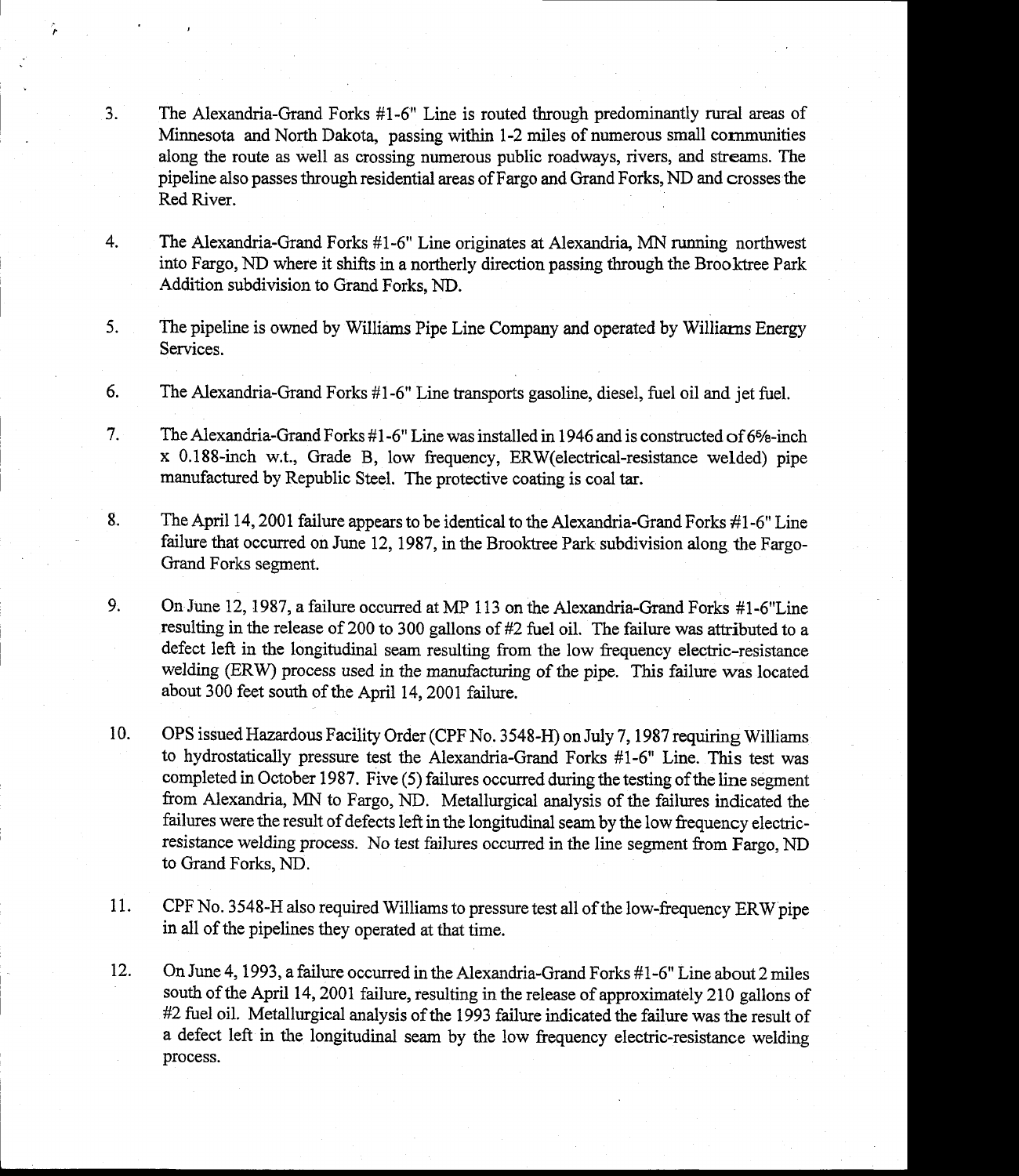- 13. OPS identified low-frequency ERW pipe to be subject to failures in the longitudinal seams because of manufacturing defects. OPS issued Alert Notices on January 28, 1988, and again on March 8, 1989, to inform pipeline operators of the problem. Failures of the longitudinal seam of the pipe had been caused by the growth over time of manufacturing defects in the ERW seams. Selective corrosion of the seam and cyclic fatigue contribute to the growth of these defects. Although OPS review has also shown that in many cases pipelines that had been hydrostatically tested had operated safely since they were tested, there are also cases in which selective corrosion or cyclic fatigue have led to operating failures many months or years after the test.
- The 1987, 1993, and April 14, 2001 failures stem from manufacturing defects in the ERW longitudinal seam, which were aggravated by cyclic operation of the line. 14.
- At the time of the incident, discharge pressure at the Fargo Pump Station (MP 104+34) was 920 psig and suction pressure at the Hillsboro Pump Station (MP 132+42) was 608 psig. Pressure at the failure site (MP 113+30) was 833 psig. The maximum operating pressure of this line segment is 950 psig. The failure location is approximately 74 miles south of Grand Forks and 9 miles downsteam of the Fargo pump station (MP104+34). 15.
- The preliminary investigation on April 14, 2001 revealed a small leak in the longitudinal seam. The cause of the leak and the length of the fracture could not be determined by examination at the site. The failed pipe segment has been sent to a metallurgical laboratory for firther analysis. The investigation is ongoing. 76.
- No in-line inspection tool has been run on the Alexandria-Grand Forks #1-6" Line, as the diameter of the line limits the use of in-line inspection tools to those that are not capable of detecting long seam defects, such as cracks. t7.
- The segment of pipe that failed, between Fargo and Grand Forks, ND, was last pressure tested in 1987. 18.
- 19. Following the April 14, 2001 accident, Williams' personnel isolated the line by closing the upstream mainline valve at MP 112 and the downstream valve at MP 116. The upstream valve is located approximately I.57 miles from the failure site. The downstream valve is located approximately 2.43 miles from the failure site.
- 20. Respondent restarted the Alexandria-Grand Forks #1-6" Line on April 17, 2001 with a 20% pressure reduction from Alexandria, MN to Grand Forks, ND. The failure site is approximately 19.23 miles south of the Hillsboro Pump Station (MPl32+42) and, approximately 9 miles north of the Fargo Pump Station (MPi04+34).

### Right to Hearing

Section 60112 of Title 49, United States Code, provides for the issuance of a Corrective Action Order, after reasonable notice and the opportunity for a hearing, requiring corrective action, which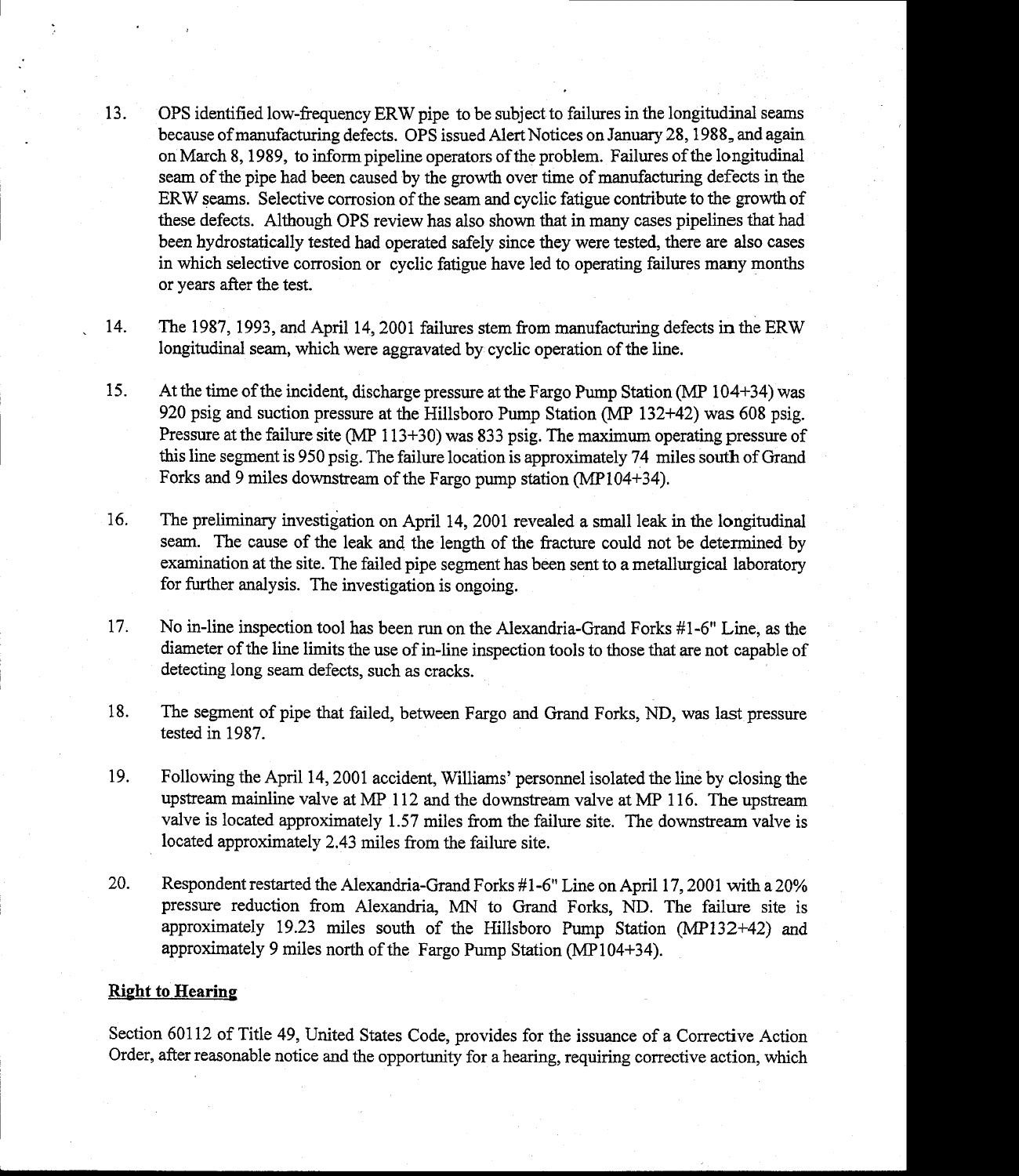may include the suspended or restricted use of apipeline facility, physical inspection, testing, repair, replacement, or other action as appropriate. The basis for making the determination that a pipeline facility is hazardous, requiring corrective action, is set forth both in the above referenced statute and 49 C.F.R. \$190.233, a copy of which is enclosed

After evaluating the foregoing preliminary findings of fact, I propose that the continued operation of this pipeline without corrective measures would be hazardous to life, property and the environment.

Within 10 days of receipt of this Proposed Order, Williams may request a hearing, to be held as soon as practicable, by notifying the Regional Director, Central Region, OPS in writing, delivered personally, by mail or by telecopy at (202) 366-4566. The hearing will be held in Kansas City, Missouri or Washington, D.C. on a date that is mutually convenient to OPS and Respondent.

#### Proposed Corrective Action

Pursuant to 49 U.S.C. § 60112, the Regional Director, Central Region, OPS, hereby proposes to require Williams Enetgy Service to take the following corrective actions with respect to the Alexandria-Grand Forks #1 -6" Line:

- 1. Maintain a 20 percent (20%) reduction in the operating pressure along the Alexandria-Grand Forks #1-6" Line, which is not to exceed 80% of the operating pressure in effect at each pump station just prior to the failure. Specifically, the pressure is not to exceed 667 psig at the failure site.
- 2. Conduct a detailed metallurgical analysis of the pipe that failed on April 14, 2001 to determine the cause and contributing factors for the failure. A copy of the report is to be submitted to the Regional Director, Central Region, OPS, within one week of Williams receiving it.
- 3. Submit a written plan, subject to approval by the Regional Director, Central Region, OPS, to verify the integrity of the line segment from Fargo, ND to Grand Forks, ND. The plan must provide integrity testing that addresses all known or suspected factors in the April 14, 2001 failure, including, but not limited to:
	- A. Hydrostatically pressure testing the line, in accordance with the requirements set forth in §195.304, and/or other mitigative measures required to address the cause and contributing factors to the April 14, 2001 pipeline failure. The pressure testing must include a thirty (30) minute burst test. The burst test pressure shall be to a minimum of I39Yo of the maximum operating pressure at the high elevation in each test section.
	- B. Conducting a detailed metallurgical analysis of each seam failure that occurs during the hydrostatic pressure testing of the line. The cause of other types of failures must also be determined.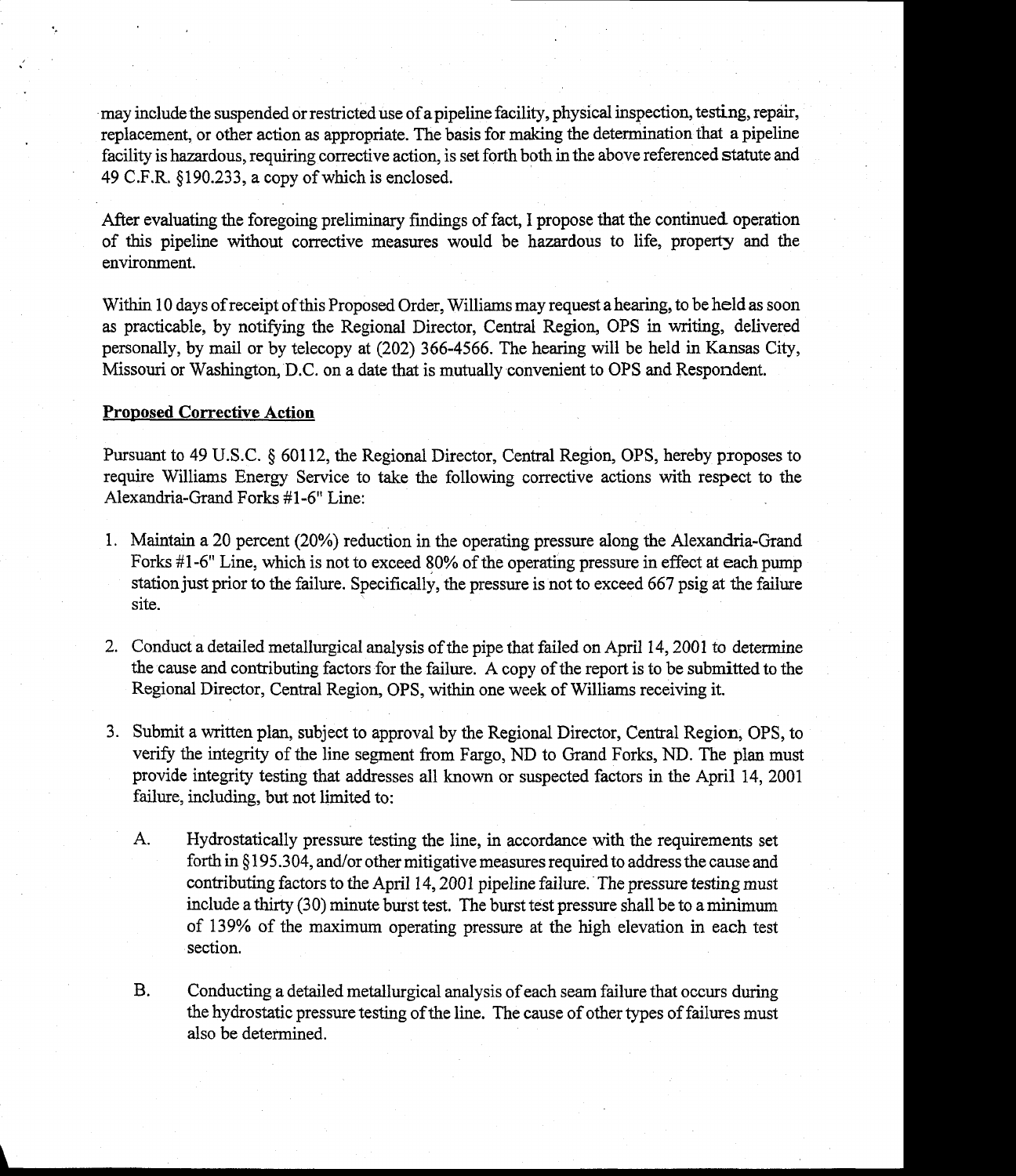- C. A schedule and means for providing the results and data for testing programs performed to the Central Region, including a project status report to be filed on a monthly basis.
- 4. Each element of the plan must be approved by the Regional Director, who may provide approvals incrementally. Implement the plan as approved.
- 5. Respondent may request approval from the Regional Director, to increase its operating pressure above the interim maximum operating pressure under item 1, based on a showing that thehazard has been abated or that a higher pressure is justified based on an analysis showing that the pressure increase is safe considering all known defects, anomalies and operating parameters of the pipeline. The Regional Director's determination wiil be based on cause of failure and provision of evidence that mitigative actions taken by the operator provide for the safe operation ofthe pipeline. Appeals to determinations ofthe Regional Director in this regard will be subject to the decision of the Associate Administrator for Pipeline Safety.
- 6. Submit your integrity management plan, as required by \$195.452, ensuring the operational reliability of the Alexandria-Grand #1-6" Line including determination of periodic pressure testing intervals and periodic assessment to OPS for review and approval by December 31, 2001.
- 7. The Central Regional Director may grant an extension of time for compliance with any of the terms of this order for good cause. A request for an extension must be in writing.

The procedures for the issuance of this Notice are described in Part 190, Title 49, Code of Federal Regulations, \$ 190.233, a copy of which is enclosed, is made part of this Notice and describes the Respondents' procedural rights relative to this Notice of Proposed Corrective Action Order.

1 Hunton

Ivan A. Huntoon Regional Director, Central Region Office of Pipeline Safety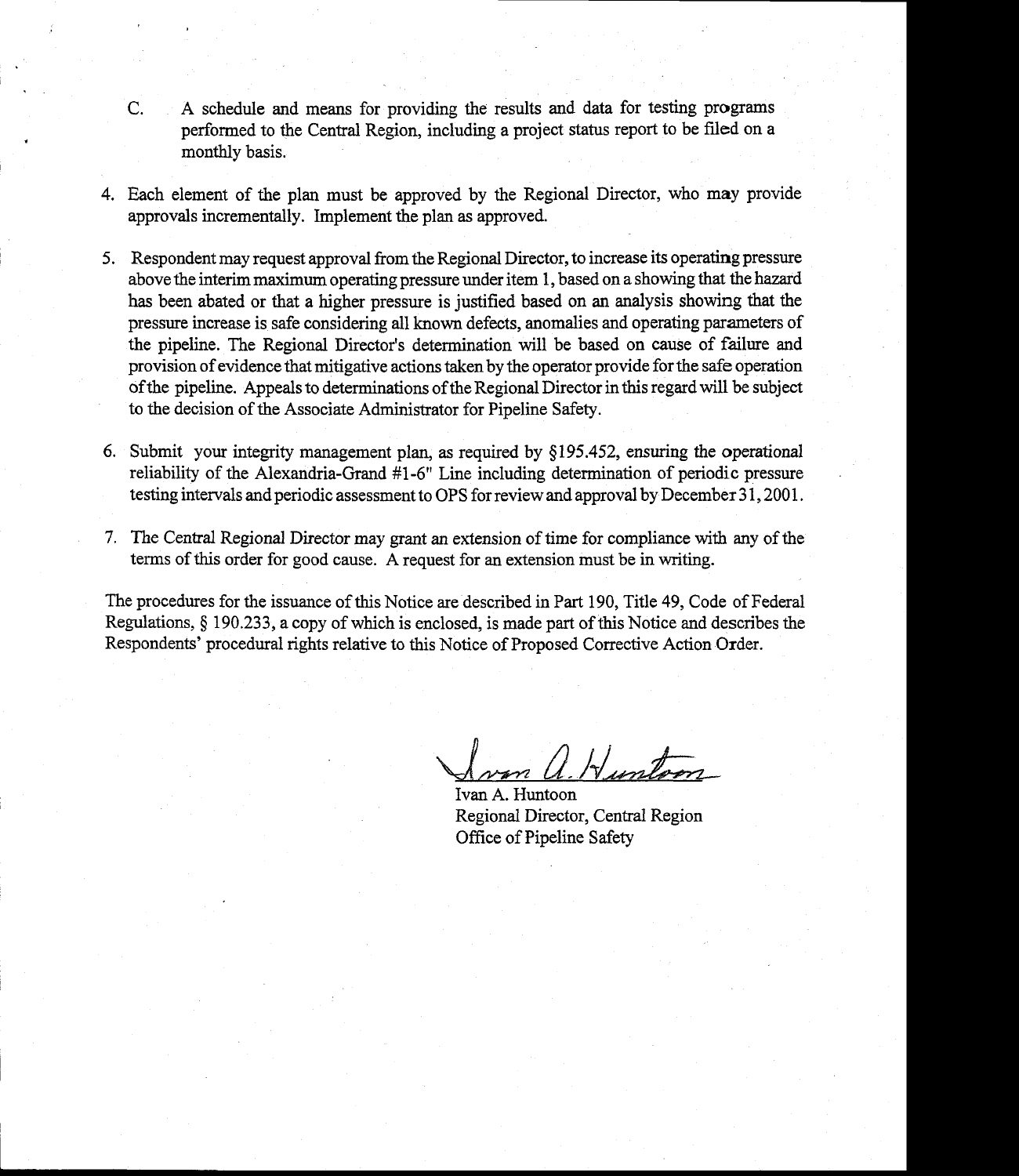# PROCEDURES FOR CORRECTIVE ACTION ORDERS

#### Sec. 190.233 Ifazardous facilitv orders.

(a) Except as provided by paragraph (b) of this section, if the Associate Administrator, OPS finds, after reasonable notice and opportuniry for hearing in accord with paragraph (c) of this section, and Sec. 190.211(a), a particular pipeline facility to be hazardous to life or property, the Associate Administrator, OPS shall issue an order pursuant to this section requiring the owner or operator of the facility to take corrective action. Corrective action may include suspended or restricted use of the facility, physical inspection, testing, repair, replacement, or other action, as appropriate.

(b) The Associate Administrator, OPS may waive the requirement for notice and hearing under paragraph (a) of this section before issuing an order pursuant to this section when the Associate Administator, OPS determines that the failure to do so would result in [[Page 16]] the likelihood of serious harm to life or property. However, the Associate Administrator, OPS shall include in the order an opportunity for hearing as soon as practicable after issuance of the order. The provisions of paragraph  $(c)(2)$  of this section apply to an owner or operator's decision to exercise such an oppornmity for hearing. The purpose of such a post-order hearing is for the Associate Administrator, OPS to determine whether the order should remain in effect or be rescinded or suspended in accord with paragraph (g) of this section.

(c) Notice and hearing: (1) Written notice that OPS intends to issue an order under this section shall be served in accordance with Sec. 190.5, upon the owner or operator of an alleged hazardous facility. The notice shall allege the existence of a hazardous facility, stating the facts and circurnstances supporting the issuance of a "hazardous facility order", and providing the owner or operator an opportunity for a hearing, identifying the time and location of the hearing.  $(2)$  An owner or operator elects to exercise his opportunity for a hearing under this section, by notifying the Associate Administrator, OPS of that election in writing within 10 days of service of the notice provided under paragraph  $(c)(1)$  of this section or, under paragraph  $(b)$  of this section when applicable. Absence of such written notification waives an owner or operator's opportunity for a hearing and allows the Associate Administrator, OPS to proceed to issue a "hazardous facility order" in accordance with paragraphs (d) through (h) of this section. (3) A hearing under this section shall be presided over by an attorney from the Office of Chief Counsel, Research and Special Programs Administration, acting as Presiding Official, and conducted without strict adherence to rules of evidence. The Presiding Official presents the allegations contained in the notice issued under this section. The owner or operator of the alleged hazardous facility may submit any reievant information or materials, call witnesses and present arguments on the issue of whether or not a "hazardous facility order" should be issued. (4) Within 48 hours after conclusion of a hearing under this section, the Presiding Official shall submit a recommendation to the Associate Administrator, OPS as to whether or not a "hazardous facility order" is required. Upon receipt of the recommendation, the Associate Administrator, OPS shall proceed in accordance with paragraphs (d) through (h) of this section. If the Associate Administrator, OPS finds the facility to be hazardous to life or property the Associate Administrator, OPS shall issue an order in accordance with this section. If the Associate Administrator, OPS does not find the facility to be hazardous to life or property, the Associate Administrator, OPS shall dismiss the allegations contained in the notice, and promptly notify the owner or operator in writing by service as prescribed in Sec. 190.s.

(d) The Associate Adrninistrator, OPS may find a pipeiine facility to be hazardous under paragraph (a) of this section: (1) If under the facts and circumstances the Associate Administrator, OPS determines the particular facility is hazardous to life or property; or (2) If the pipeline facility or a component thereof has been constructed or operated with any equipment, material, or technique which the Associate Administrator, OPS determines is hazardous to life or property, unless the operator involved demonstrates to the satisfaction of the Associate Administrator, OPS that, under the particular